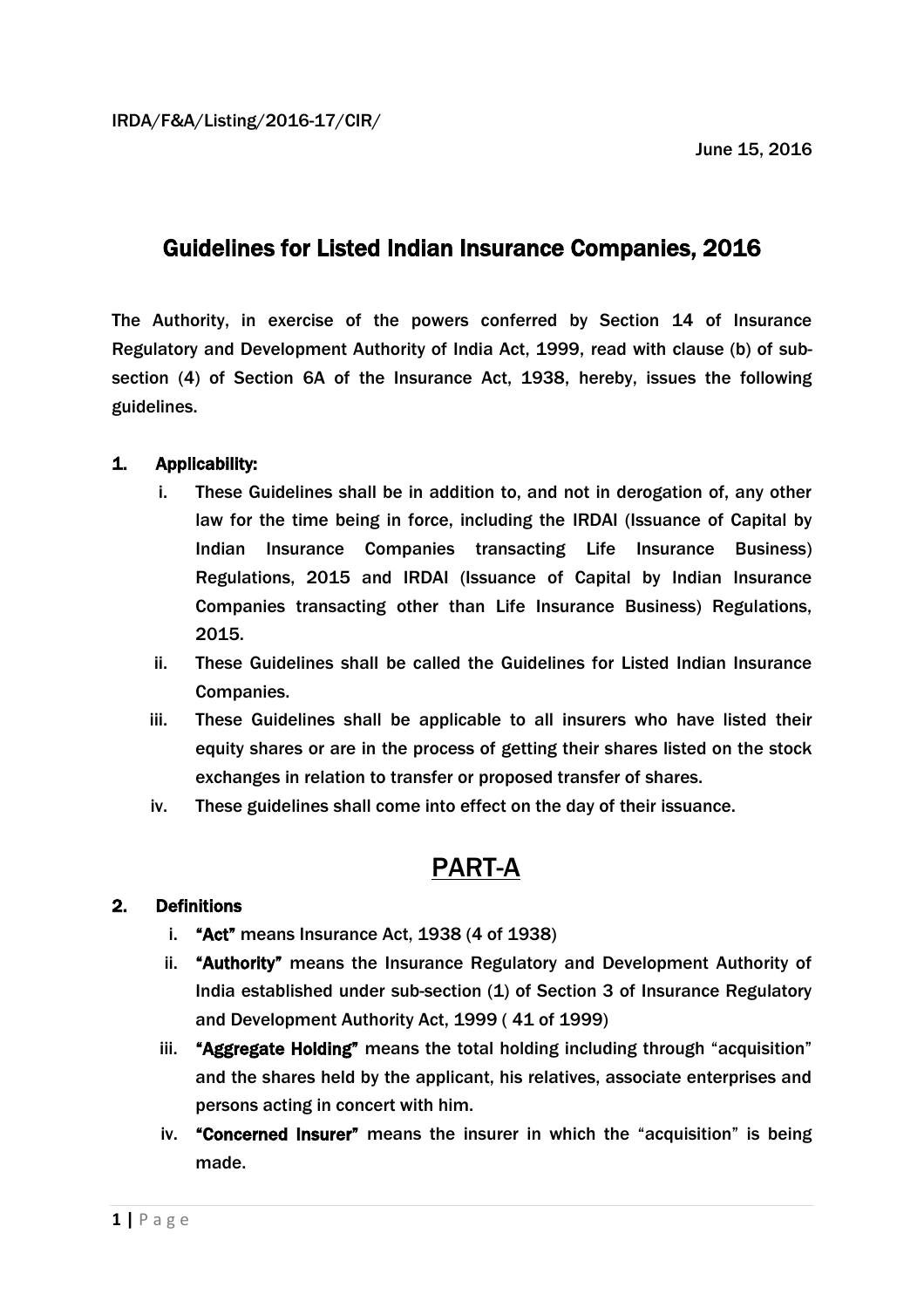- v. "Person acting in concert" means persons who for a common objective or purpose of acquisition of shares or voting rights along with the applicant, pursuant to an agreement or understanding (formal or informal), directly or indirectly, cooperate for acquiring or agreeing to acquire shares or voting rights in the concerned insurer and without prejudice to the generality of the foregoing, includes an associate enterprise, relative, promoter, promoter group, and director of the said applicant or the associate enterprise.
- vi. "Relative" has the same meaning as defined in section 2 (77) of the Companies Act, 2013 and Rules made thereunder.
- vii. "Major shareholder" means shareholder having / likely to have an "aggregate holding" to the extent of 5 percent or more of the paid up equity share capital of the insurer.
- viii. "Major shareholding" means "aggregate holding" resulting in / likely to result in the applicant acquiring 5 percent or more of the paid-up equity share capital of the insurer.
- ix. All words and expressions used herein and not defined, but defined in the Insurance Act, 1938 (4 of 1938) or in the Insurance Regulatory and Development Authority Act, 1999 (41 of 1999), or in any Rules or Regulations made thereunder, shall have the meaning respectively assigned to them in those Acts or Rules or Regulations.

# Chapter-II DIRECTIONS ON PRIOR APPROVAL

- 3. Every person who intends to make any transfer / make any agreement for transferring the paid up equity shares capital of the concerned insurer, may do so subject to the compliance of the lock-in period requirement specified by the Authority.
- 4. Every person who intends to make any transfer/ make any arrangement or agreement for transferring 1 percent or more but less than 5 percent of the paid up equity share capital of the concerned insurer, may do so, subject to the compliance of Fit and Proper. A self certification for Fit& Proper shall be filed with the respective insurance company. Such self-certification of the Fit and Proper criteria of the acquirer and filing with the concerned insurer shall be considered as the deemed approval of the Authority for the purpose of Section 6A(4)(b)(iii) of the Act. It is clarified that the deemed approval accorded under this Clause shall not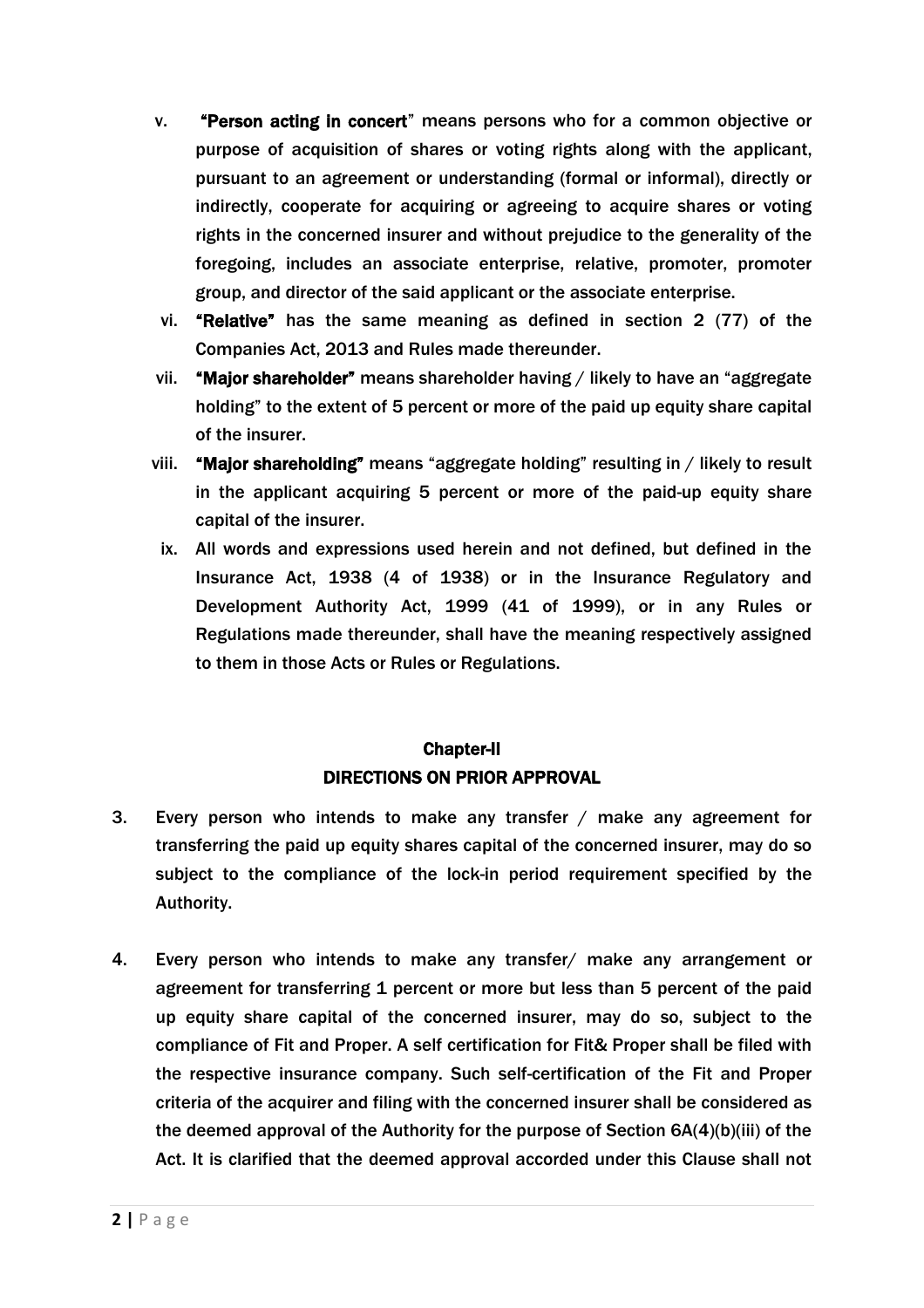be considered as an approval under any other law. If the concerned insurer has any doubt about the fulfillment of "Fit and Proper" criteria by the acquirer, it may approach the Authority for seeking clarity.

5. Every person who intends to make an acquisition / make an arrangement or agreement for acquisition which will  $/$  is likely to take the aggregate holding of such person together with shares held by him, his relatives, associate enterprises and persons acting in concert with him, to 5 per cent or more of the paid-up equity share capital of the concerned insurer or entitles him to exercise 5 per cent or more of the total voting rights of the concerned insurer, shall seek prior approval of the Authority in the manner specified in these guidelines.

# Procedure of Application

- 6. Every person referred to in clause 5 above shall make an application to the Authority along with the Declaration in Form A specified in the Schedule to these Guidelines. The applicant shall also file draft of the definitive agreement(s) for acquisition of shares, if any, proposed to be entered into between the transferor and the acquirer, along with the application.
- 7. The Authority may undertake a due diligence on the applicant to assess his "fit and proper" status. It will be open to the Authority to seek additional information / documents from the applicant / concerned insurer, including but not limited to shareholders agreements and make such enquiries with regulator/s, revenue authorities, investigation agencies, credit rating agencies, etc. as considered appropriate.
- 8. The decision of the Authority to accord or deny permission or accord permission for acquisition of a lower quantum than that has been applied for, shall be conveyed to the applicant and the concerned insurer and the decision of the Authority shall be binding on the applicant and the concerned insurer. If the decision is to grant approval, the concerned insurer shall register the transfer / purchase, as the case may be, in the name of the applicant. If the decision is to reject the application, the concerned insurer shall not give effect to such acquisition. In the event of the Authority accords permission for acquisition of lower quantum of equity shares or voting rights, the concerned insurer shall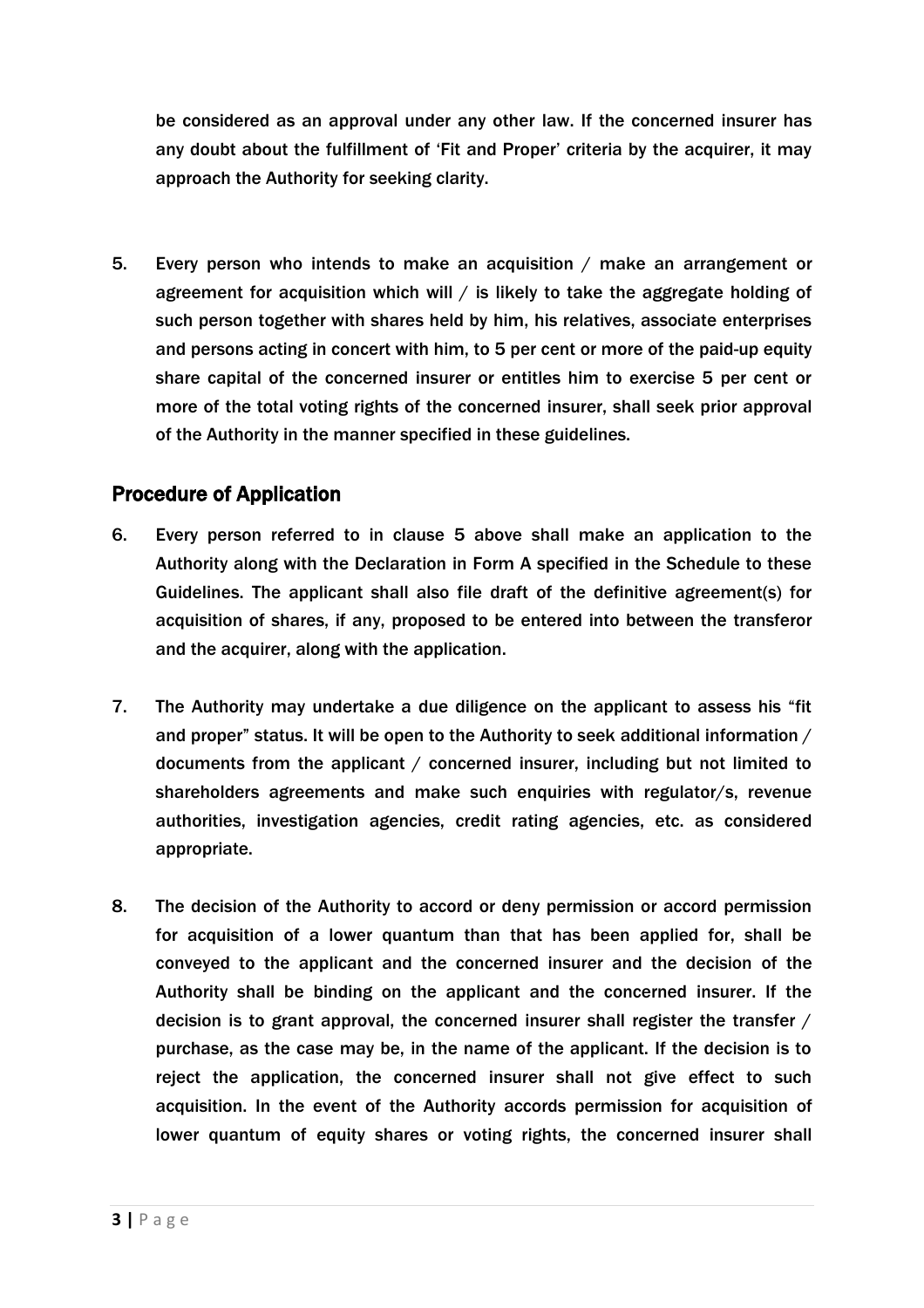register the transfer / purchase only to such lower quantum of shares or voting rights.

### CHAPTER – III

### PRIOR APPROVAL IN CASE OF SUBSEQUENT INCREASE IN SHAREHOLDING

- 9. Any fresh acquisition by an existing major shareholder, who has already obtained prior approval of the Authority for having a major shareholding in the concerned insurer, shall be subject to the provisions of clauses10 and 11 below as the case may be.
- 10. If any fresh acquisition referred to in clause 9 results in the aggregate holding of the major shareholder along with the persons acting in concert to reach upto 10 per cent of the shares or voting rights of the concerned insurer, prior approval of the Authority is not necessary,

Provided that the major shareholder furnishes the details of the source of funds for such incremental acquisition to the concerned insurer before such acquisition.

Provided further that the concerned insurer shall report the incremental acquisitions by the major shareholders in its quarterly shareholding pattern furnished to the Authority regarding continuance of "fit and proper" status of its major shareholders, as referred to in clause 13 of these Guidelines.

- 11. Where the acquisition referred to in clause 11 results in the aggregate holding of the major shareholder along with the persons acting in concert exceeding 10 per cent of paid up equity share capital or voting rights of the concerned insurer, the applicant shall seek a fresh prior approval of the Authority for the proposed aggregate holding in the manner specified in clause 6 of these Guidelines along with additional information specified in Form A. Without prejudice to the generality of the factors that may determine the grant or refusal of approval for such acquisitions by the Authority, approval for acquisition of shares or voting rights in excess of 10 per cent shall be considered at the discretion of the Authority by taking into account in the following cases
	- i. The details of the promoters/promoter group of the concerned insurer ;or
	- ii. If the acquirer is a regulated financial institution, whether such a financial institution, is well diversified and listed; or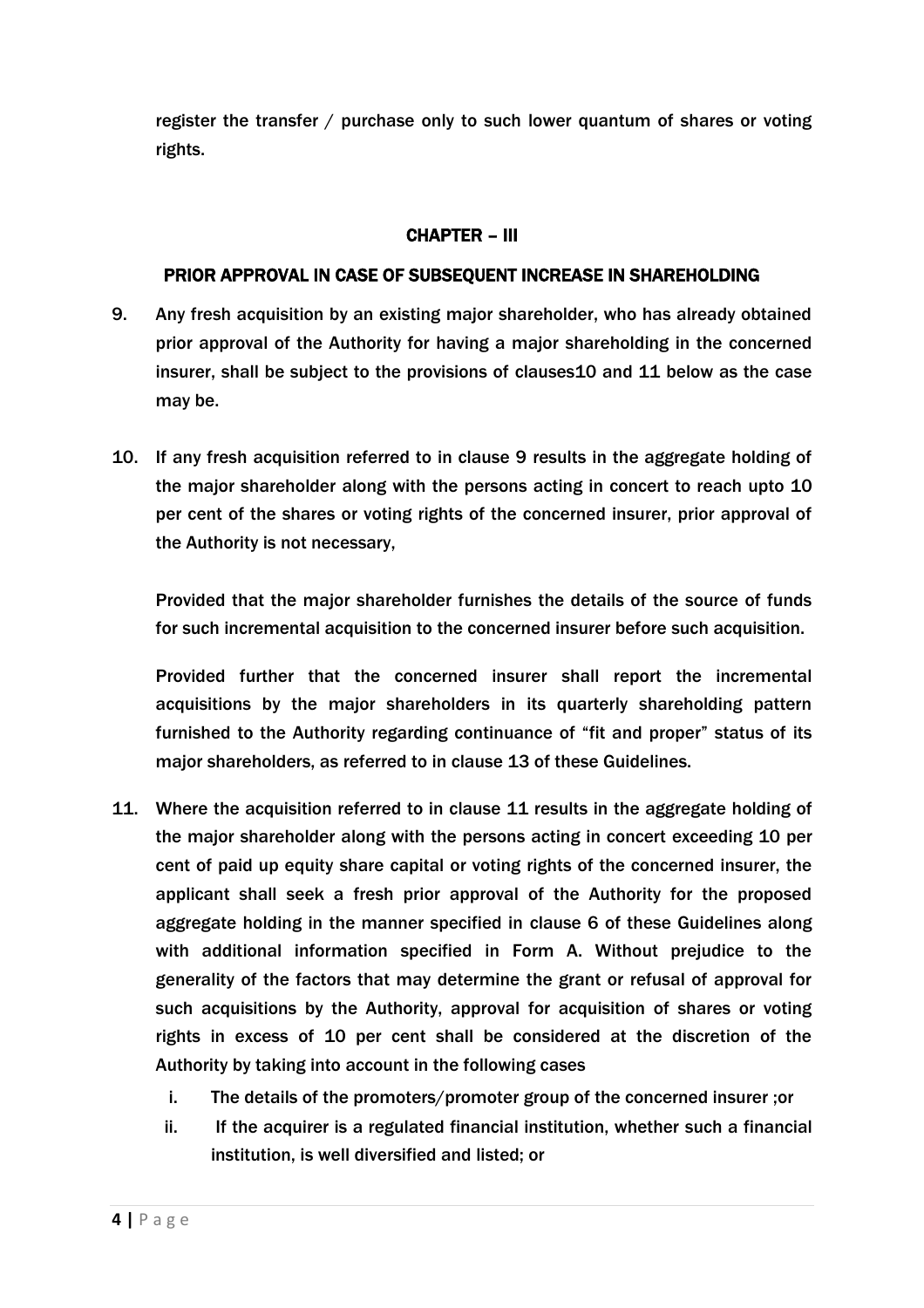- iii. Whether the acquirer is a Government or a public sector undertaking; or
- iv. Existence of exceptional circumstances; or
- v. Whether acquisition is in the public interest; or
- vi. Whether acquisition shall ensure proper management of the concerned insurer;
- vii. Whether acquisition is in the interest of consolidation in the insurance sector; etc.

#### CHAPTER – IV

#### DETERMINATION OF "FIT AND PROPER" STATUS

#### 12. Illustrative criteria for determining "fit and proper" status of applicants

In determining whether the applicant is "fit and proper" to be a major shareholder, the Authority may take into account all relevant factors, as appropriate, including, but not limited to the following :

- i. For acquisition of 5 per cent or more upto 10 per cent in the concerned insurer
	- a) The applicant"s integrity, reputation and track record in financial matters and compliance with tax laws,
	- b) Whether the applicant has been the subject of any proceedings of a serious disciplinary or criminal nature, or has been notified of any such impending proceedings or of any investigation which may lead to such proceedings,
	- c) Whether the applicant has a record or evidence of previous business conduct and activities where the applicant has been convicted for an offence under any legislation designed to protect members of the public from financial loss due to dishonesty, incompetence or malpractice,
	- d) Whether the applicant or persons acting in concert or any of its promoters or promoter group has indulged in insider trading, fraudulent and unfair trade practices or market manipulation;
	- e) Whether the applicant has achieved a satisfactory outcome as a result of due diligence conducted with the relevant regulator, revenue authorities, investigation agencies and credit rating agencies etc. as considered appropriate,
	- f) Whether the applicant has a record of any serious financial misconduct, bad loans or whether the applicant was adjudged to be bankrupt,
	- g) The source of funds for the acquisition,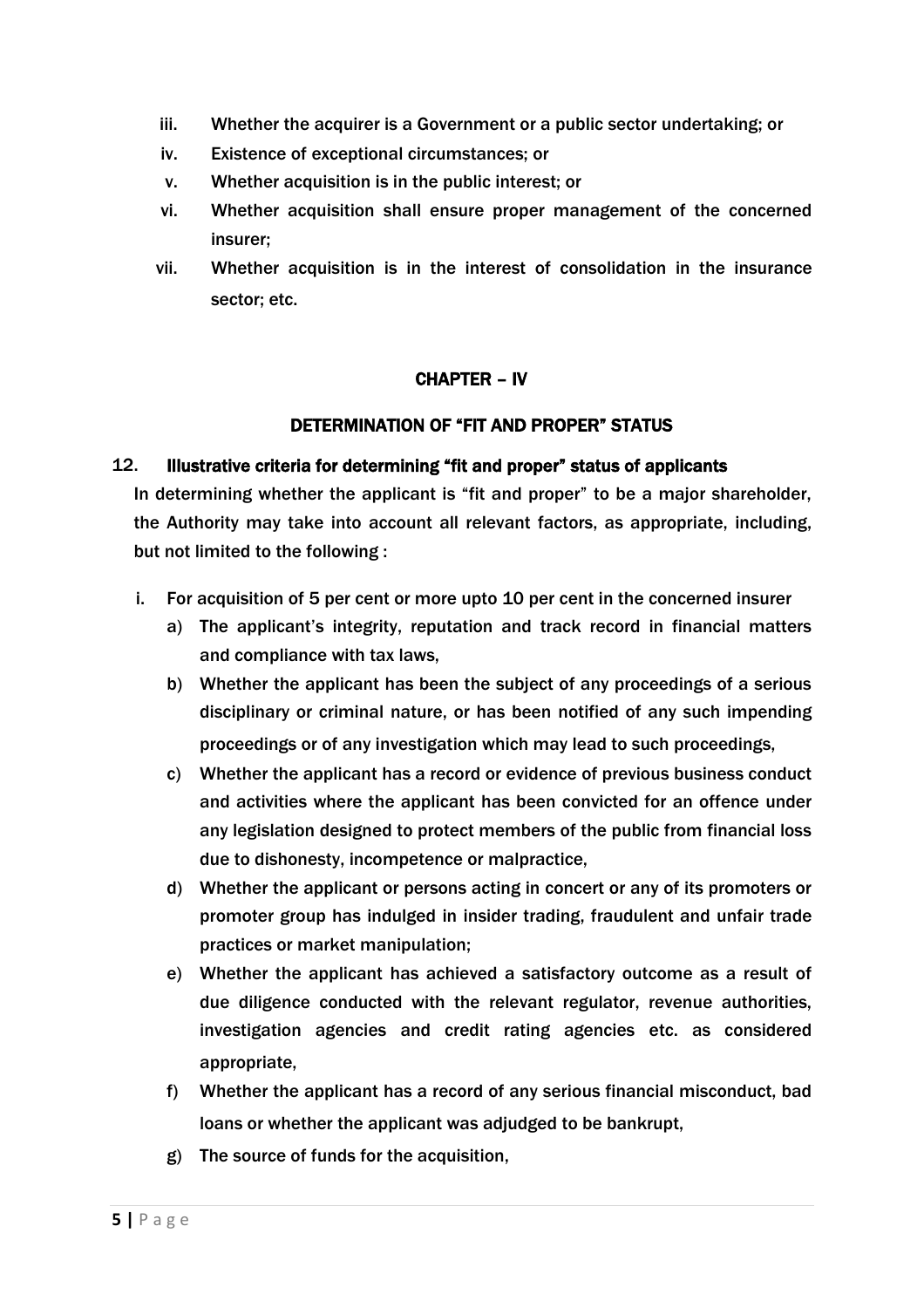- h) Where the applicant is a body corporate, its track record or reputation for operating in a manner that is consistent with the standards of good corporate governance, financial strength and integrity in addition to the assessment of individuals and other entities holding more than 1 percent of the capital of the body corporate as enumerated above.
- ii. For acquisition in excess of 10 per cent in the concerned insurer
	- a) All aspects as laid down in clause 12 (i) of these Guidelines;
	- b) Details in respect of the conglomerate, in case the applicant belongs to a conglomerate group.
	- c) Source and stability of funds for acquisition and the ability to access financial markets as a source of continuing financial support for the insurer
	- d) The business record and experience of the applicant including any experience in acquisition of business.
	- e) The extent to which the corporate structure of the applicant will be in consonance with effective supervision and regulation of the insurer.
	- f) Whether the applicant is a widely held entity, publicly listed and a wellestablished regulated financial entity in good standing in the financial community.
	- g) Whether the applicant is a Government or a public sector undertaking.
	- h) The acquisition is in public interest.
	- i) To secure the proper management of any insurer; or
	- j) The desirability of diversified ownership of insurer.
	- k) Tract record of the applicant,
	- l) Shareholder agreements and their impact on control and management of the insurer.

### CHAPTER– V

### CONTINUOUS MONITORING ARRANGEMENTS

# Continuous monitoring arrangements for due diligence in case of existing major shareholders

- 13. It is the responsibility of the concerned insurer to ensure that all its major shareholders are fit and proper and for this purpose every insurer shall,
	- i. obtain, within one month of the close of financial year, an annual declaration from all its major shareholders in Form B as specified in the Schedule to these Guidelines, and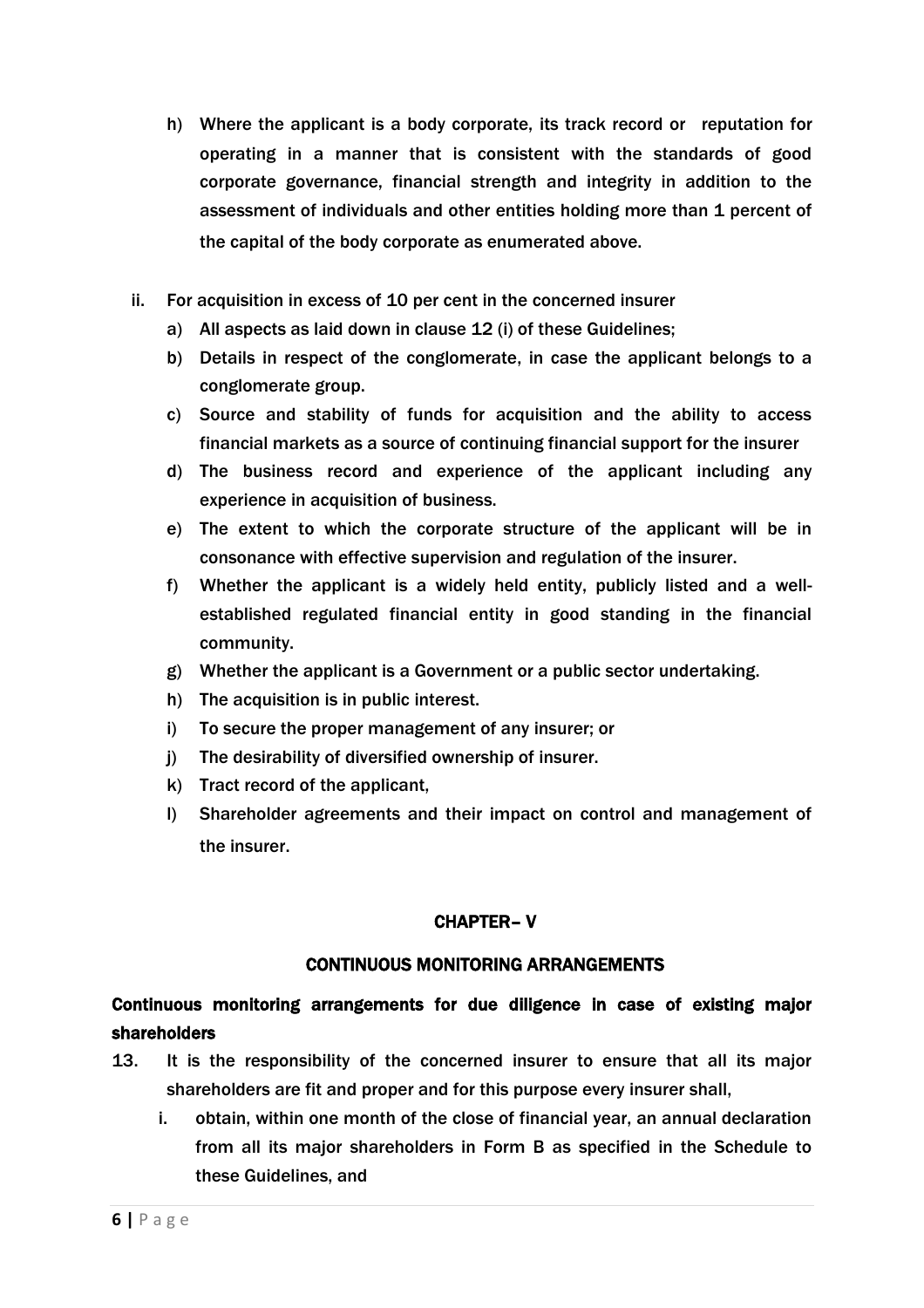- ii. deliberate on the declarations, obtained from the major shareholders, at its Board meetings and make an assessment about the "fit and proper" status of such shareholders in the light of information provided through the declarations and its own investigations; and
- iii. Furnish a certificate, by the end of every quarter, to the Authority regarding continuance of the "fit and proper" status of all its major shareholders. Such reporting shall be done within 45 days from the end of each quarter. In case any major shareholder is assessed to be not "fit and proper", the concerned insurer shall report the same immediately in Form C specified in the Schedule to these Guidelines to the Authority.

Apart from the annual review as specified in the above clause, every insurer shall examine any concern / information regarding the major shareholders that may come to its notice that render(s) the persons not "fit and proper" to hold such shares or voting rights and the insurer shall immediately furnish the report on the same to the Authority.

If the major shareholders do not satisfy the "fit and proper" criteria within 6 months of the close of financial year, then the Authority shall initiate appropriate action against such major shareholder, as it deems fit, including a direction for such shareholder to transfer its shareholding to any other "Fit and Proper" person.

### CHAPTER – VI

### Controlling Interest in Insurers

# **ACQUISITION OF SHARES / VOTING RIGHTS FOR THE PURPOSE OF GAINING CONTROLLING INTEREST IN AN INSURER**

14. Notwithstanding anything contained in these guidelines, even when the acquisition / aggregate holding is proposed to be less than 5 per cent and if the concerned insurer suspects that dubious methods have been adopted to get over the ceiling of 5 per cent to camouflage the real purpose of these Guidelines by individuals / groups with a view to acquire controlling interest in the insurer, a reference shall be made to the Authority by the concerned insurer. In such cases, it shall be in order for the Authority to require such shareholders to comply with the procedure referred to in Chapter III and IV of these Guidelines.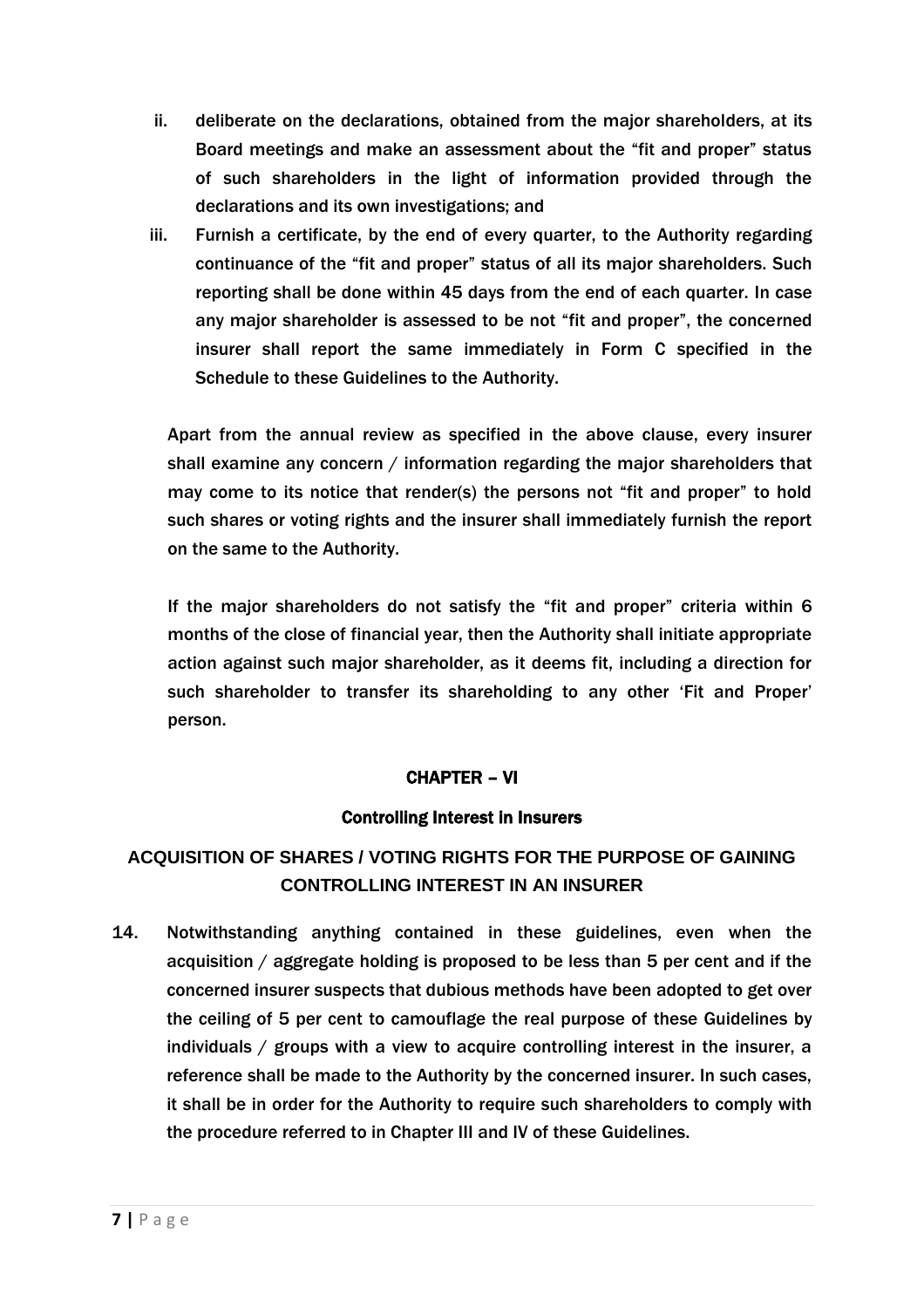#### CHAPTER – VII

#### **COMPLIANCE WITH OTHER REGULATIONS AND VOTING RIGHTS**

- 15. The prior approval from the Authority for having major shareholding by a foreign investor or any subsidiary thereof, in insurer will be subject to compliance with FEMA 1999 and other applicable laws and regulations, by the applicant.
- 16. It is clarified that an insurer who is neither listed nor in the process of getting its shares listed on the stock exchanges shall continue to be governed by the provisions of IRDAI (Transfer of Equity shares of Insurers) Regulations, 2015.

# PART-B

#### **SHAREHOLDING AND VOTING RIGHTS LIMITS IN INSURERS**

- 1. The minimum shareholding by promoters / promoter group shall at all times be maintained at 50 percent of the paid up equity capital of the insurer. However, where the present holding of the promoters is below 50 percent, such holding shall be the minimum holding.
- 2. Ownership limits for all shareholders, other than promoters/ promoter group, in a definitive time frame as may be specified by the Authority, shall be based on categorization of the shareholders under two broad categories viz. (i) natural persons (individuals) and (ii) legal persons (entities/institutions). Further, nonfinancial and financial institutions, and among financial institutions, diversified and non-diversified financial institutions shall have separate limits for shareholding as under:
	- (i) In the case of individuals and non-financial entities, the limit shall be 10 per cent of the paid up capital.
	- (ii) In the case of entities from the financial sector, other than regulated or diversified or listed, the limit shall be at 15 per cent of the paid-up capital.
	- (iii) In the case of "regulated, well diversified, listed entities from the financial sector" or public sector undertaking or Government, a uniform limit up to 50 per cent of the paid-up capital is permitted for both promoters / promoter group and non-promoters.
	- (iv) Higher stake / strategic investment by promoters / non-promoters through capital infusion by domestic or foreign entities / institution shall be permitted on a case to case basis under circumstances such as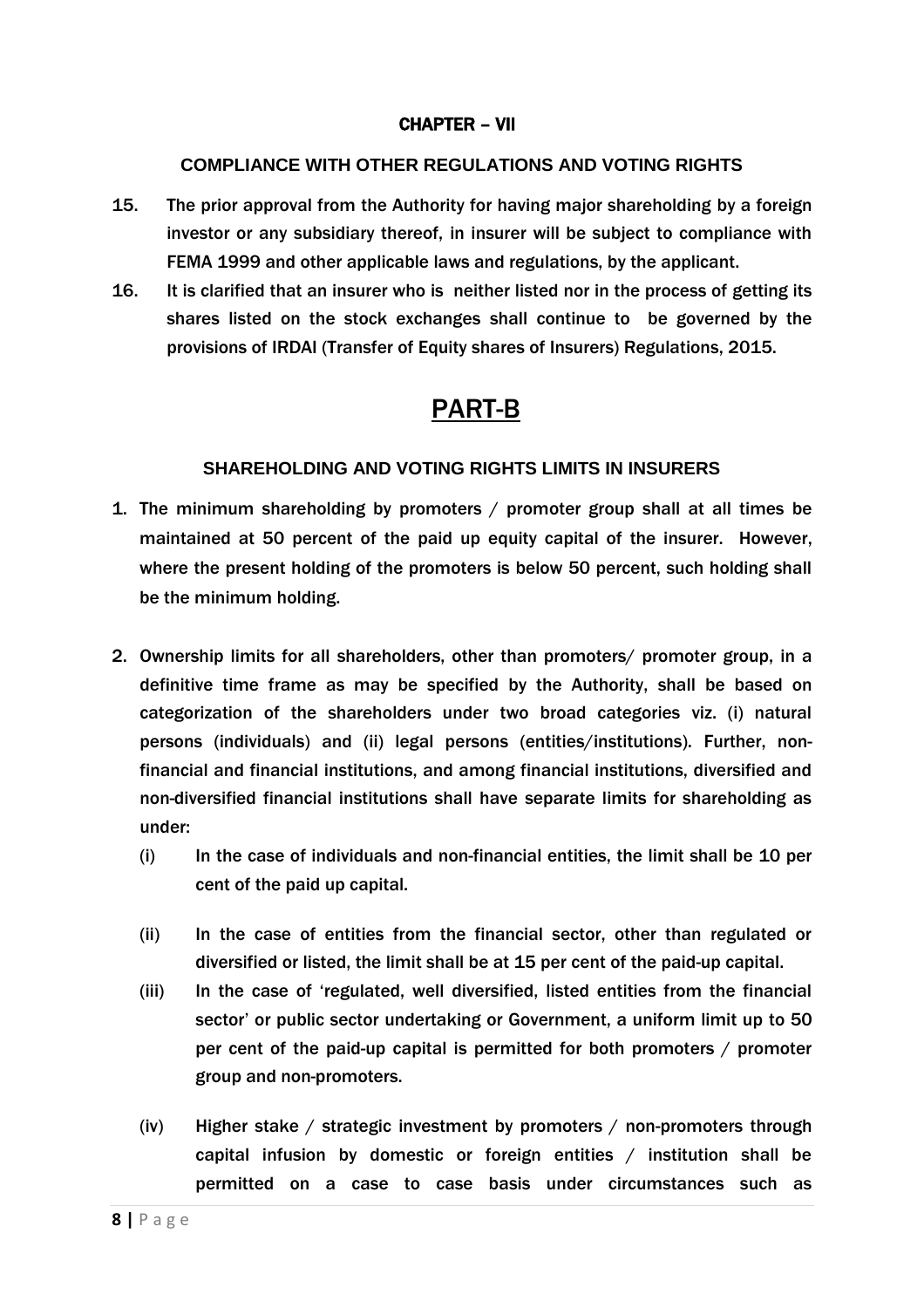relinquishment by existing promoters, rehabilitation / restructuring of problem / weak insurers / entrenchment of existing promoters or in the interest of the insurance company or in the interest of consolidation in the insurance sector, etc.

#### 3. The matrix of shareholding is as under

| of<br>Category | <b>Promoter</b>   | All shareholders in the long run |                                            |             |                          |                      |
|----------------|-------------------|----------------------------------|--------------------------------------------|-------------|--------------------------|----------------------|
| shareholder    | group             |                                  |                                            |             |                          |                      |
| Su-category of | All<br>categories | <b>Natural</b>                   | Legal person                               |             |                          |                      |
| shareholder    | of Promoter /     | person                           | <b>Financial institution</b><br><b>Non</b> |             |                          |                      |
|                | Promoter          |                                  | financial                                  | *Non-       | Regulated,               | #                    |
|                | group             |                                  | institution                                | regulated   | well diversified         | <b>Circumstances</b> |
|                | $(minimum)**$     |                                  | $/$ entities                               | or<br>non-  | listed $\sqrt{ }$<br>and | mentioned<br>as      |
|                |                   |                                  |                                            | diversified | supranational            | in para $2$ (iv)     |
|                |                   |                                  |                                            | and<br>non- | institution              | above                |
|                |                   |                                  |                                            | listed      | public<br>sector         |                      |
|                |                   |                                  |                                            |             | undertaking $/$          |                      |
|                |                   |                                  |                                            |             | Government               |                      |
| Proposed       | 50 percent        | 10                               | 10                                         | 15          | 40 percent               | As<br>permitted      |
| shareholding   |                   | percent                          | percent                                    | percent     |                          | a case to<br>on.     |
| cap            |                   |                                  |                                            |             |                          | case basis           |

*\*In case of financial institutions that are owned to the extent of 50 per cent or more or controlled by individuals, the shareholding would be deemed to be by a natural person and the shareholding will be capped at 10 per cent;*

*\*\*Promoter includes Indian promoter and also includes a foreign investor who has take a stake in the insurance company in such capacity.*

*#Shareholders permitted 10 per cent or more in an insurance company will be subject to a minimum lock-in period of five years.*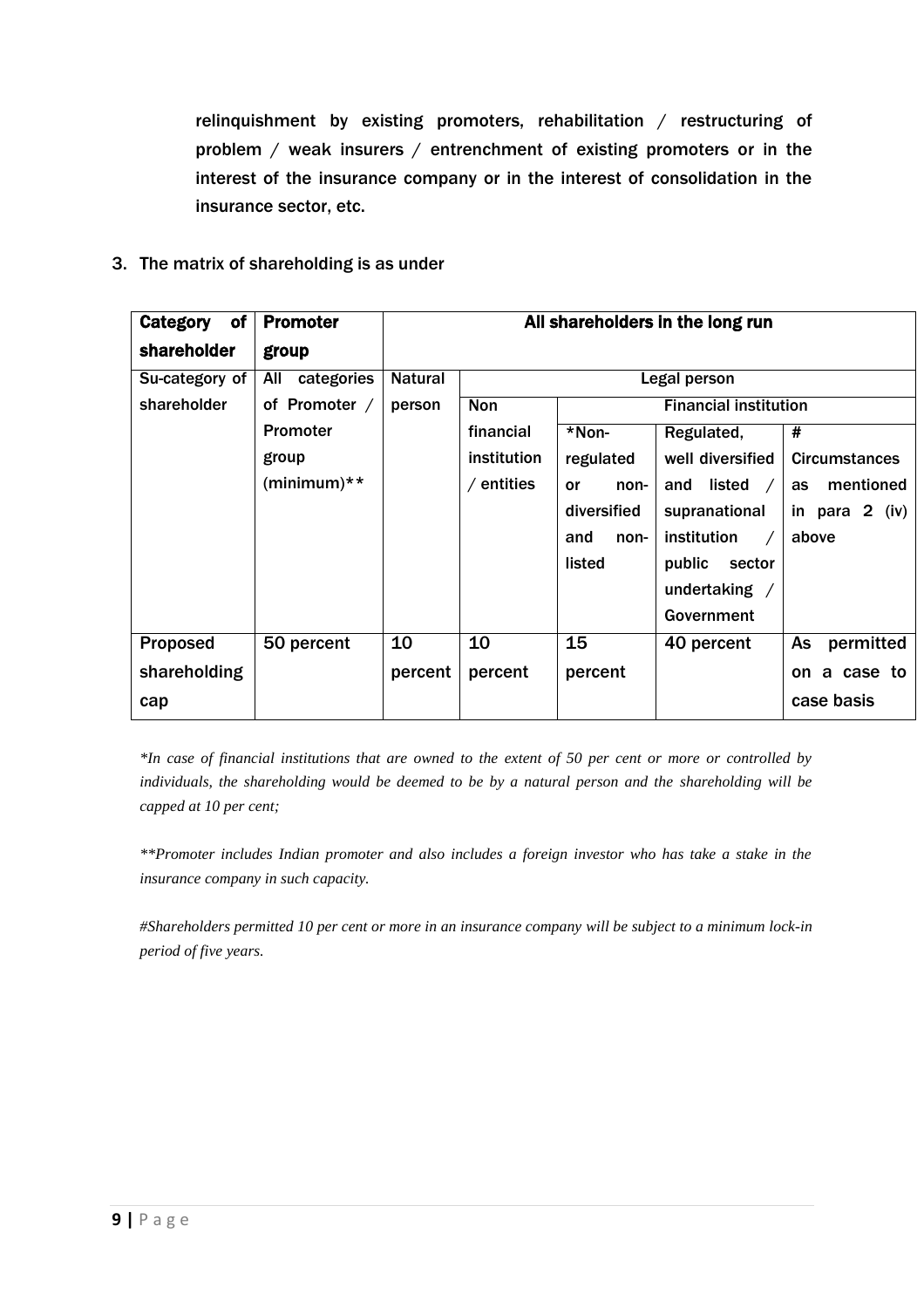# PART-C

# Foreign Holding and Other requirements

- 1. Every insurance company which intends to go for listing shall convert its equity shares holding in Demat format. Every insurance company shall submit necessary documentary proof to this effect.
- 2. An Insurer may invest in the equity share capital of another listed Insurer subject to the exposure norms as specified in IRDA (Investment) Regulations, 2000 as amended from time to time.
- 3. As per IRDAI (Registration of Indian Insurance Companies) Regulations, subsidiary of a company shall not be allowed to invest in an insurance company. However, for the purpose of these Guidelines, the Authority permits a subsidiary to invest in a listed insurance company, provided it complies with all the provisions as may be applicable for such an investment under applicable laws.
- 4. Every listed Insurance company shall put in a necessary system in place to ensure the compliance of Regulation 11 of IRDAI (Registration of Indian Insurance Companies) Regulations, 2015. Regulation 11 for a listed insurance company shall read as under

## *"11. Manner of calculation of equity capital held by foreign investors —*

- (1) For the purposes of the Act and these Regulations, the calculation of the holding of equity shares by one or more Foreign Investors in the applicant company, shall be made as under and shall be aggregate of:-
	- (i) the quantum of paid up equity share capital held by the Foreign Investors including foreign venture capital investors, in the applicant company; and
	- (ii) the proportion of the paid up equity share capital held or controlled by such foreign investor(s) either by itself or through its subsidiary companies in the Indian promoter(s) or Indian Investor(s) as mentioned in sub-clause (i) of this Regulation.